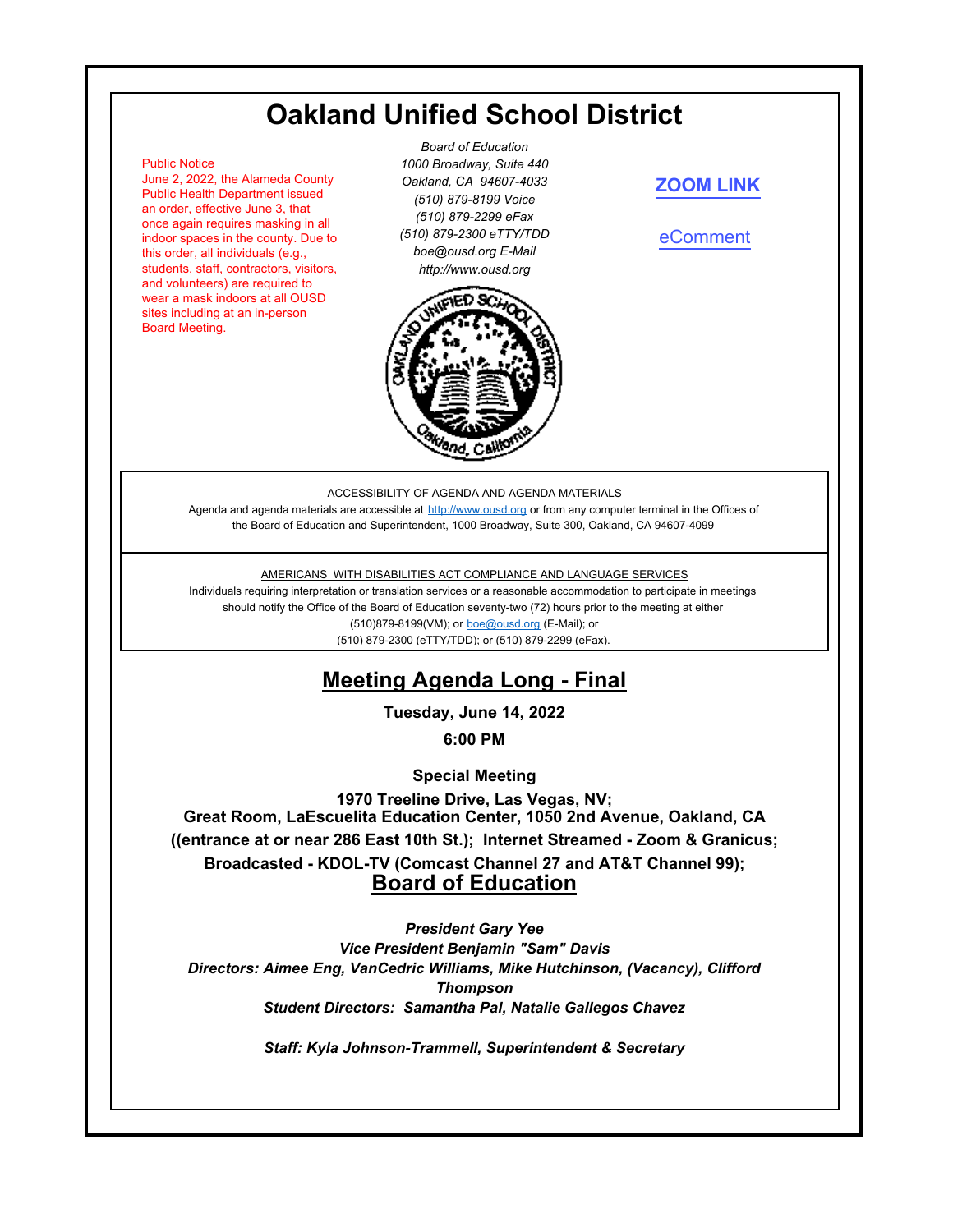LEY CUMPLIMIENTO PARA AMERICANOS CON DISCAPACIDADES Y SERVICIO DE IDIOMAS Personas que requieran servicios de traducción o interpretación o facilidades razonables para participar en juntas deberán notificar a la Oficina de la Mesa Directiva de Educación setenta y dos (72) horas antes de la junta ya sea al (510)879-8199(VM); o boe@ousd.org (E-Mail); o (510) 879-2300 (eTTY/TDD); o (510) 879-2299 (eFax).

#### 美国残障人士法案條例遵守及語言服務

個别人士需要傳譯及翻譯服務或有合理安排去參與會議的應該在舉行會議之前的七十二(72)小時通知教育委員 會。請致電(510)879-8199(留言);或 boe@ousd.org (電郵) ;或(510) 879-2300 (電子文字電話/聽障專用電信 設備 (eTTY/TDD));或(510) 879-2299 (電子圖文傳真 (eFax))。

#### TUẦN HÀNH ĐẠO LUẬT NGƯỜI MỸ KHUYẾT TẤT VÀ DỊCH THUẬT

Những người nào cần thông ngôn hay phiên dịch hay một sắp xếp hợp lý nào để tham gia các buổi họp phải thông báo Văn phòng của Hội đồng Giáo dục bảy mươi hai (72) tiếng đồng hồ trước buổi họp, số điện thoại (510)879-8199 (VM); hay là boe@ousd.org (E-Mail); hay là (510) 879-2300 (eTTY/TDD); hay là số (510) 879-2299 (eFax).

## សេវាបកប្រែភាសា និងការអនុលោមតាមច្បាប់ជនជាតិអាមេរិកាំងពិការ

អកណាដែលត្រូវការសេវាបកប្រែភាសាដោយផ្ទាល់មាត់ ឬជាលាយលក្ខអក្សរ ឬត្រូវការការជួយសម្រះសម្រលយ៉ាងសមរម្យ មួយ ដើម្បីចូលរួមក្នុងកិច្ចប្រជុំនានានោះ ត្រវង្គល់ដំណឹងទៅកាន់ទីការិយាល័យនៃក្រមប្រឹក្សាអប់រំ ឱ្យបានចិតសិបពី (72) ម៉ោង មុនកិច្ចប្រជុំ តាមរយៈទូរស័ព្ទ:លេខ <u>(510) 879-8199</u> បុតាមរយៈអ៊ីមែល <u>boe@ousd.org</u> បុទូរស័ព្ទ eTTY/TDD លេខ (510) 879-2300 ប៊ូទូសារលេខ (510) 879-2299។

الامتثال لقانون الأمريكيين نو ي الإحاقات (ADA) وتوفير الخدمات اللغوية من يحتاج إلى خدمات الترجمة المكتوبة أو خدمات الترجمة الفورية أو الترتيبات التيسيرية المعفّولة لكي يساهم في الإجتماعات فالمرجو منه إبلاغ مكتب إدارة التعليم إثنين وسبعين (72) ساعة قبل الإجتماع بوسيلة من الوسائل التالية: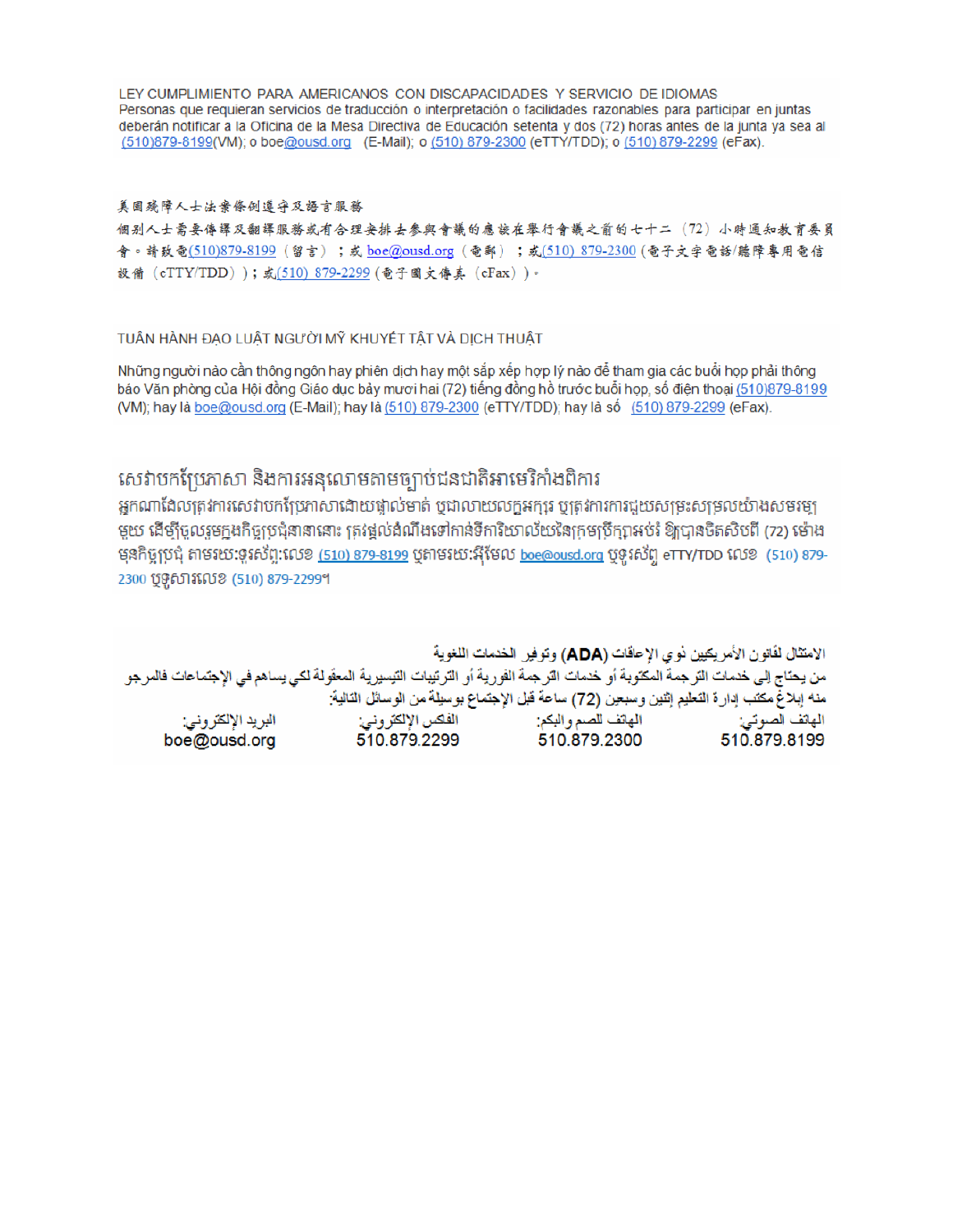## **NOTICE - MEDIA/MEMBERS OF THE PUBLIC MAY ATTEND AND PARTICIPATE IN-PERSON OR VIRTUALLY**

*Members of the media and the public may attend and participate in the Board meeting in-person in The Great Room, La Escuelita Education Center, 1050 2nd Avenue, Oakland, CA 94606-2291 (entrance located at or near 286 East 10th St.) or virtually as described herein.*

*The following information is for those members of the media and public interested in viewing or listening to the Board meeting virtually.*

*• Zoom: To view by Zoom, please click https://ousd.zoom.us/j/83433306461 on or after the Noticed meeting time. Instructions on how to join a meeting by video conference are available at:*

*https://support.zoom.us/hc/en-us/articles/201362193 -Joining-a-Meeting.*

*• Phone: To listen by phone (via Zoom), please do the following at or after the Noticed meeting time: call (669) 900-9128, then enter Webinar ID 834 3330 6461, then press "#". If asked for a participant id or code, press #. Instructions on how to join a meeting by phone are available at:*

*https://support.zoom.us/hc/en-us/articles/201362663 - Joining-a-meeting-by-phone.*

*• To view the Board meeting from the District's Home Page - Upcoming Events & Live Meeting Video, please select the meeting name and click on the "In Progress" link under Video or go to the Legislative Information Center (under Board of Education on Home Page)>Calendar Tab>Calendar>Today>Board of Education>"In Progress" link under Video.*

*Public comment in-person is permitted within the times allotted for public comment on the Agenda. Virtual comment will also be permitted within the times allotted for public comment on the Agenda in the following two ways:*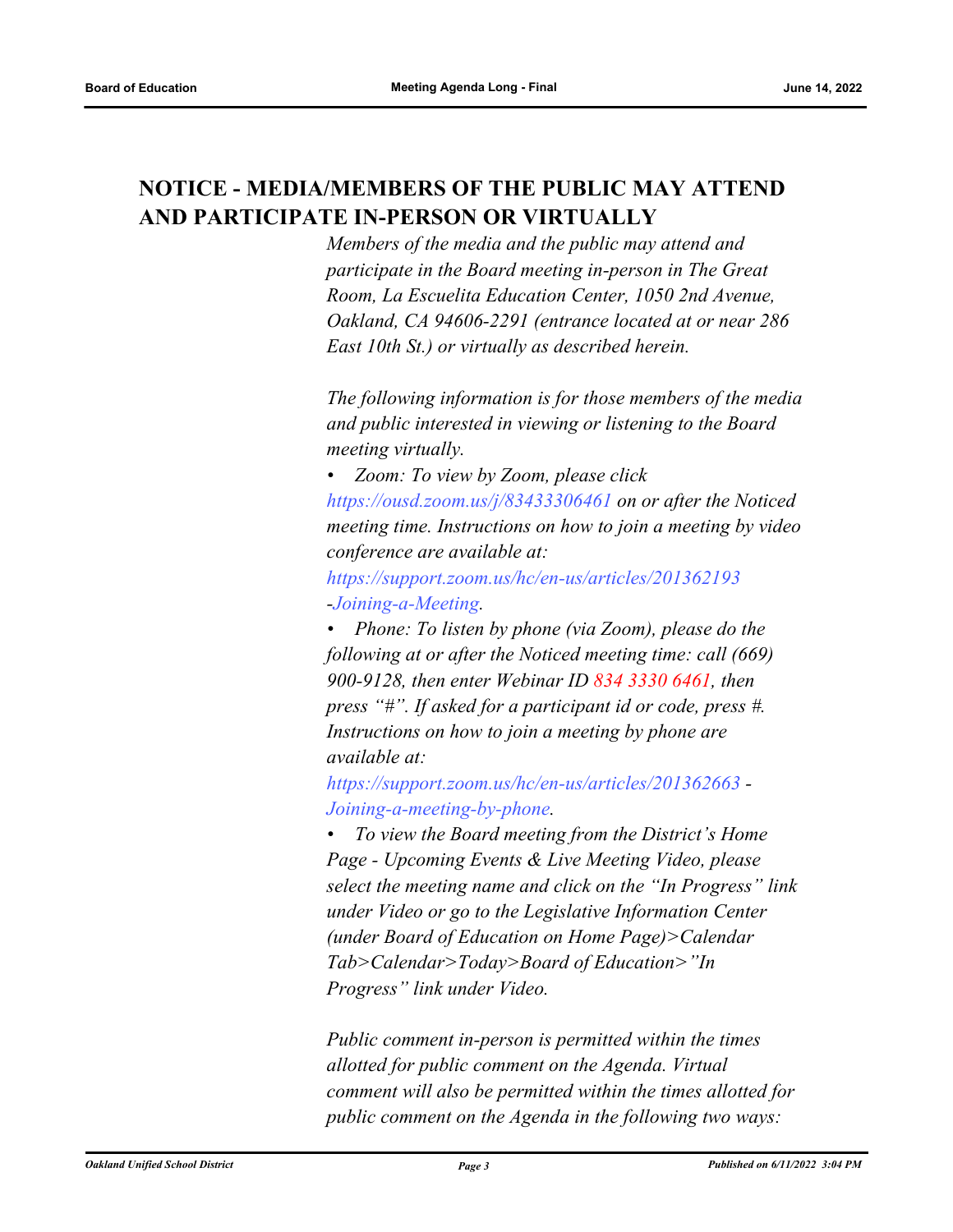## **NOTICE - MEDIA/MEMBERS OF THE PUBLIC MAY ATTEND AND PARTICIPATE IN-PERSON OR VIRTUALLY (CONTINUED)**

*• To comment by Zoom, click the "Raise Your Hand" button to request to speak when Public Comment is being taken on the eligible Agenda item. You will be called on (by the name you logged in with), unmuted and allowed to make public comment. After the allotted time, you will then be remuted. Instructions on how to "Raise Your Hand" is available at:*

*https://support.zoom.us/hc/en-us/articles/205566129 -RaiseHand-In-Webinar.*

*• To comment by phone (via Zoom), press "\*9" to "Raise Your Hand" to request to speak when Public Comment is being taken on the eligible Agenda Item. You will be called on (by the Area Code and the last three digits of your phone number), unmuted and allowed to make public comment. After the allotted time, you will then be re-muted. Instructions of how to raise your hand by phone are available at:*

*https://support.zoom.us/hc/en-us/articles/201362663-Joinin g-a-meeting-by-phone.*

*In addition, members of the public may submit written comments for a posted Board of Education Meeting Agenda Item, before a meeting or while a meeting is "In Progress," from the District's Home Page - Upcoming Events & Live Meeting Video by selecting Board of Education Agenda "eComment" or from the Legislative Information Center, as follows:*

- *If before Sunday, click Calendar Tab>Next Week>Board of Education>eComment*
- *If Sunday or thereafter up thru day before Meeting, click Calendar Tab>This Week>Board of Education>eComment*
- *If day of Meeting, click Calendar Tab>Today>Board of Education>eComment*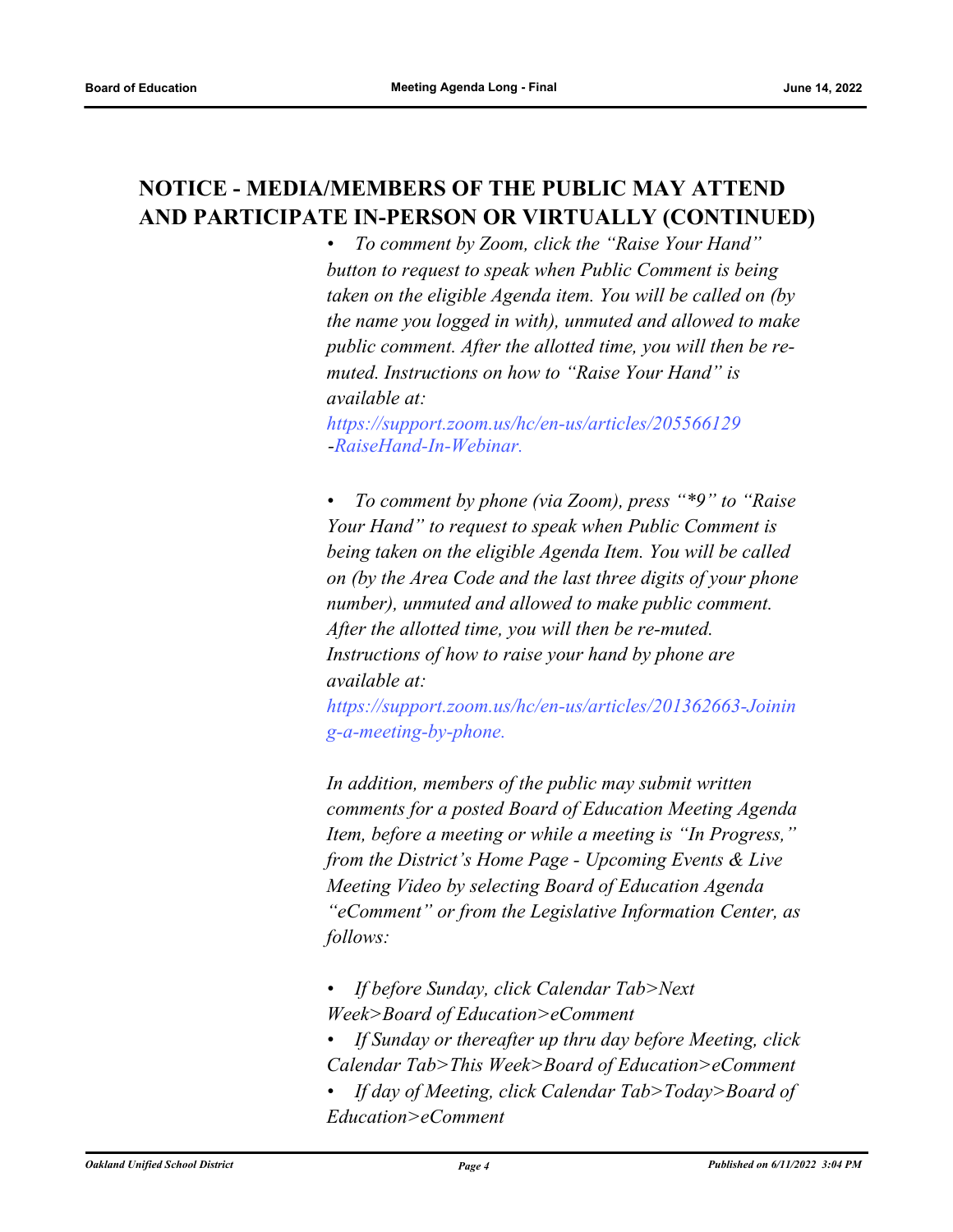*Or "[eComment](https://ousd.granicusideas.com/meetings/2351-board-of-education-on-2022-06-14-6-00-pm-special-meeting-1970-treeline-drive-las-vegas-nv)" in bold on the cover page of the Agenda.* 

*Written comments made on an eligible Agenda item, upon clicking of the Submit Button, are immediately sent via email to all members of the legislative body and key staff supporting the legislative body. Each eComment is a Public Record.*

## **NOTICE - RESUME MEETING ENTIRELY VIRTUALLY IF THERE ARE PUBLIC HEALTH VIOLATIONS**

*If there are any violations of any state, local, or District health and safety protocols or other unsafe behavior in light of COVID-19 by one or more attendees that "would present imminent risks to the health or safety of attendees," then the Board President may recess the meeting. If the violation is serious, if there are more violations, or if the violations repeat (after resuming the meeting in person) or persist, then the meeting may resume entirely virtually pursuant to Assembly Bill No. 361 and Resolution No. 2122-0014H (Making Certain Findings Necessary To Permit Virtual Meetings In Specified Circumstances). Prior to resuming entirely virtually, members of the Board attending in-person will leave the premises (The Great Room, La Escuelita Education Center, 1050 2nd Avenue, Oakland, CA 94606-2291) and rejoin the Board meeting via phone/video conference. No teleconference locations need be posted pursuant to Assembly Bill No. 361 and Resolution No. 2122-0014H. All staff members, members of the public, and members of the media will need to join the Resumed Meeting virtually using the link provided in the Agenda. If the Board meeting is recessed and then resumed entirely virtually, it will resume as soon as practicable but no earlier than sixty (60) minutes after the in-person Board meeting is recessed.*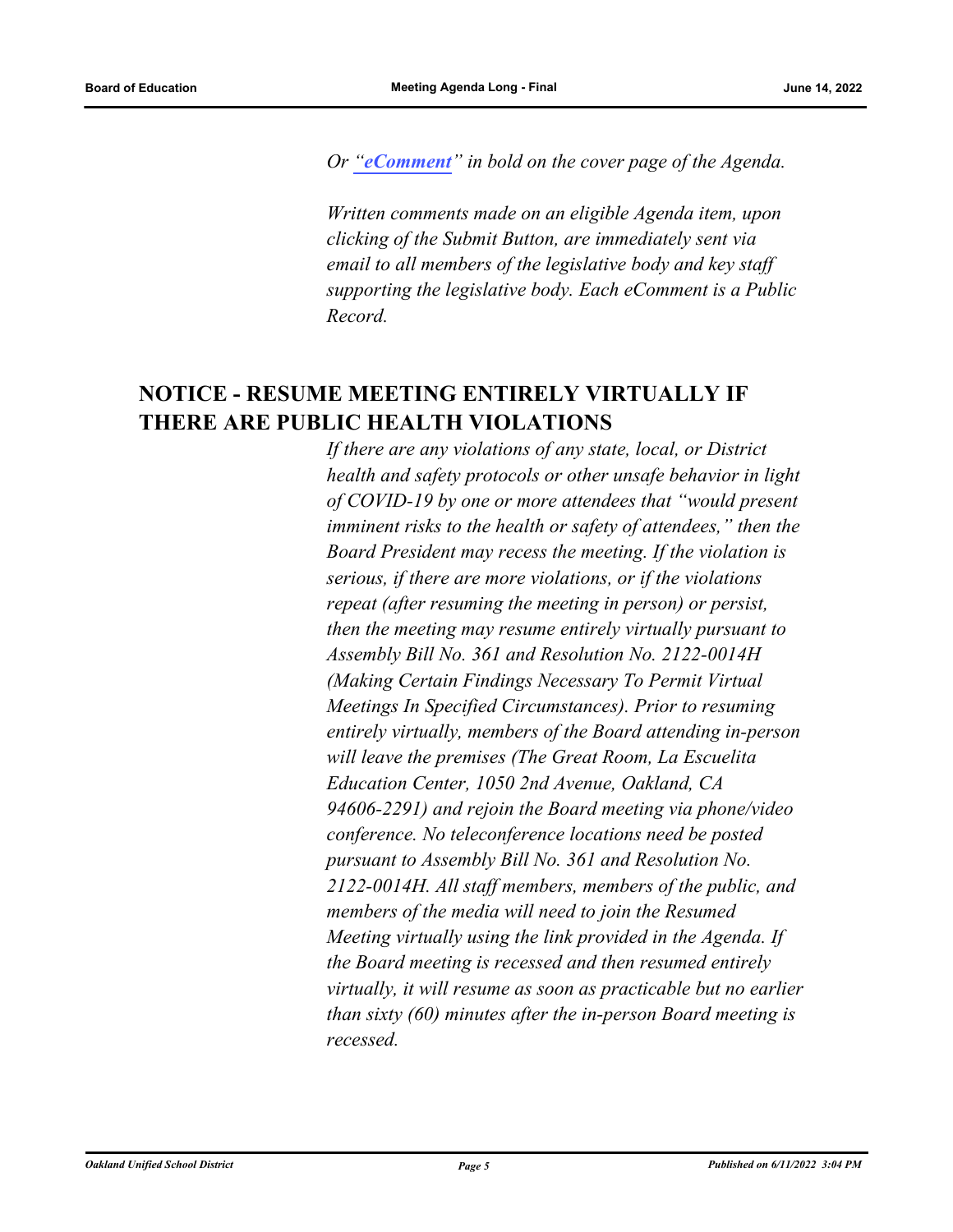## **MEETING RULES OF ENGAGEMENT**

- *Five (5) minute speaking limit for Board Members*
- *No mingling with the audience*
- *Address comments to other Board Members*
- *Focus on agenda items*
- *Don't repeat what's been said*
- *Always be respectful*
- *No interruptions*
- *Enforce norms*
- *Model desired behavior*

#### **MEETING PROCEDURES**

*All Governing Board meetings shall begin on time and shall be guided by an Agenda prepared in accordance with Board Bylaws and posted and distributed in accordance with the Ralph M. Brown Act (open meeting requirements) and other applicable laws.*

- **A. Call To Order**
- **B. Roll Call**
- **C. New Business**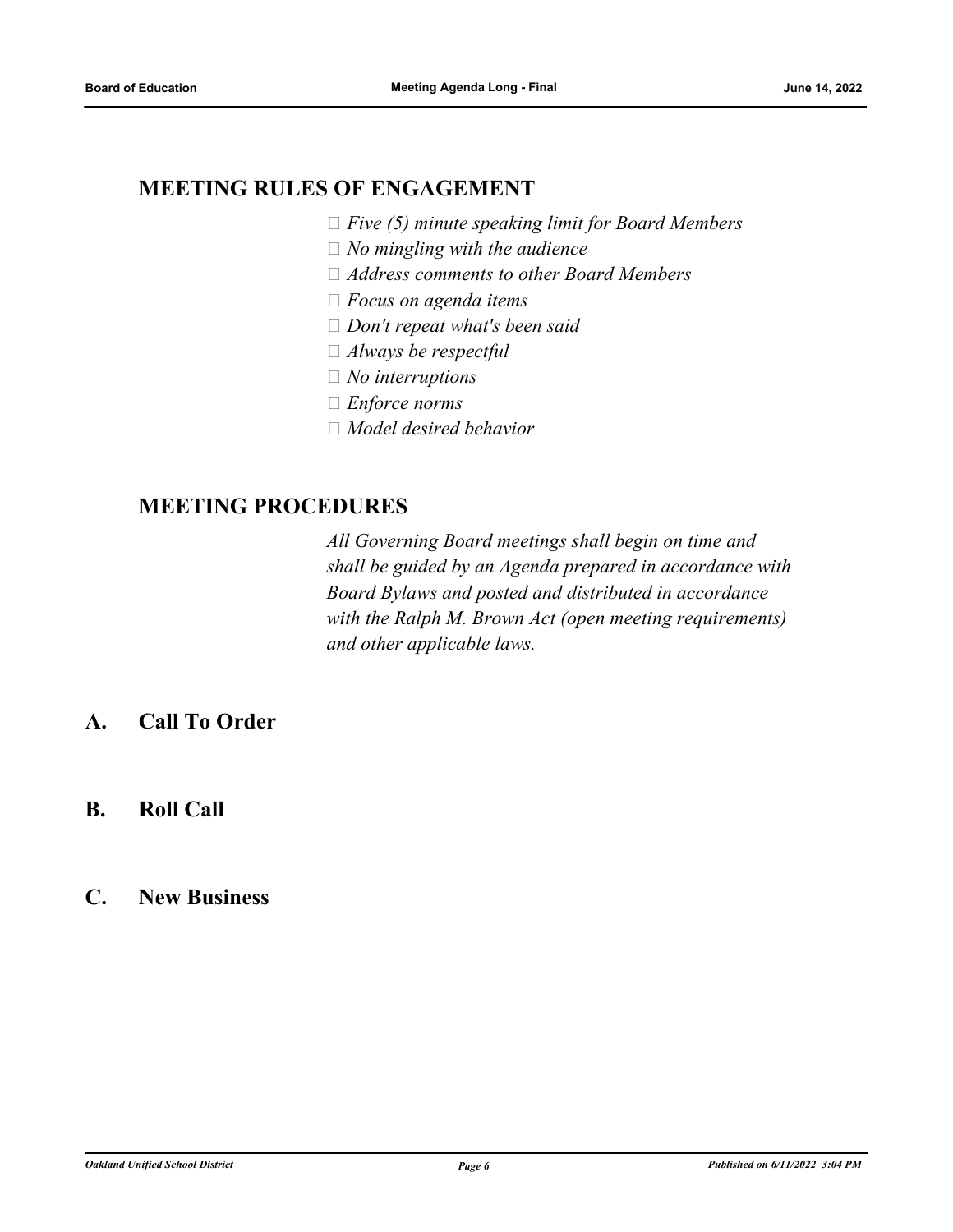#### × 窅 **[22-1288A](http://ousd.legistar.com/gateway.aspx?m=l&id=/matter.aspx?key=55876) Governing Board - District 6 Trustee Vacancy - Preliminary Applicant Eligibility Determination/Interviewees**

Adoption by the Board of Education of Resolution No. 2122-0093 - Determining Preliminary Eligibility of Each Applicant for Provisional Appointment to the Board of Education Member Vacancy in District 6 and Selecting Interviewees.

[22-1288A Governing Board - District 6 Trustee Vacancy - Preliminary](http://ousd.legistar.com/gateway.aspx?M=F&ID=104784.pdf)  Applicant Eligibility Determination/Interviewees *Attachments:*

## **D. President's Statement Disclosing Item(s) To Be Discussed In Closed Session Today (Listed Pursuant To Law)**

**Closed Session Item(s):**

**Pupil Matter**

| 22-1484 | <b>Expulsion Hearing - Student AA</b> |
|---------|---------------------------------------|
|         |                                       |

Expulsion Hearing - Student AA.

**Threat To Public Services or Facilities**

| 22-1588 | <b>Threat To Public Services or Facilities</b> |
|---------|------------------------------------------------|
|         | Threat To Public Services or Facilities        |

Conference with: Josh Daniels, Chief Governance Officer/General Counsel

## **D1. Public Comment On Closed Session Items**

*This section of the Agenda provides an opportunity for members of the Public to address the Board on any Closed Session Item on today's Agenda prior to the Board's recess to Closed Session for possible consideration of such Item.*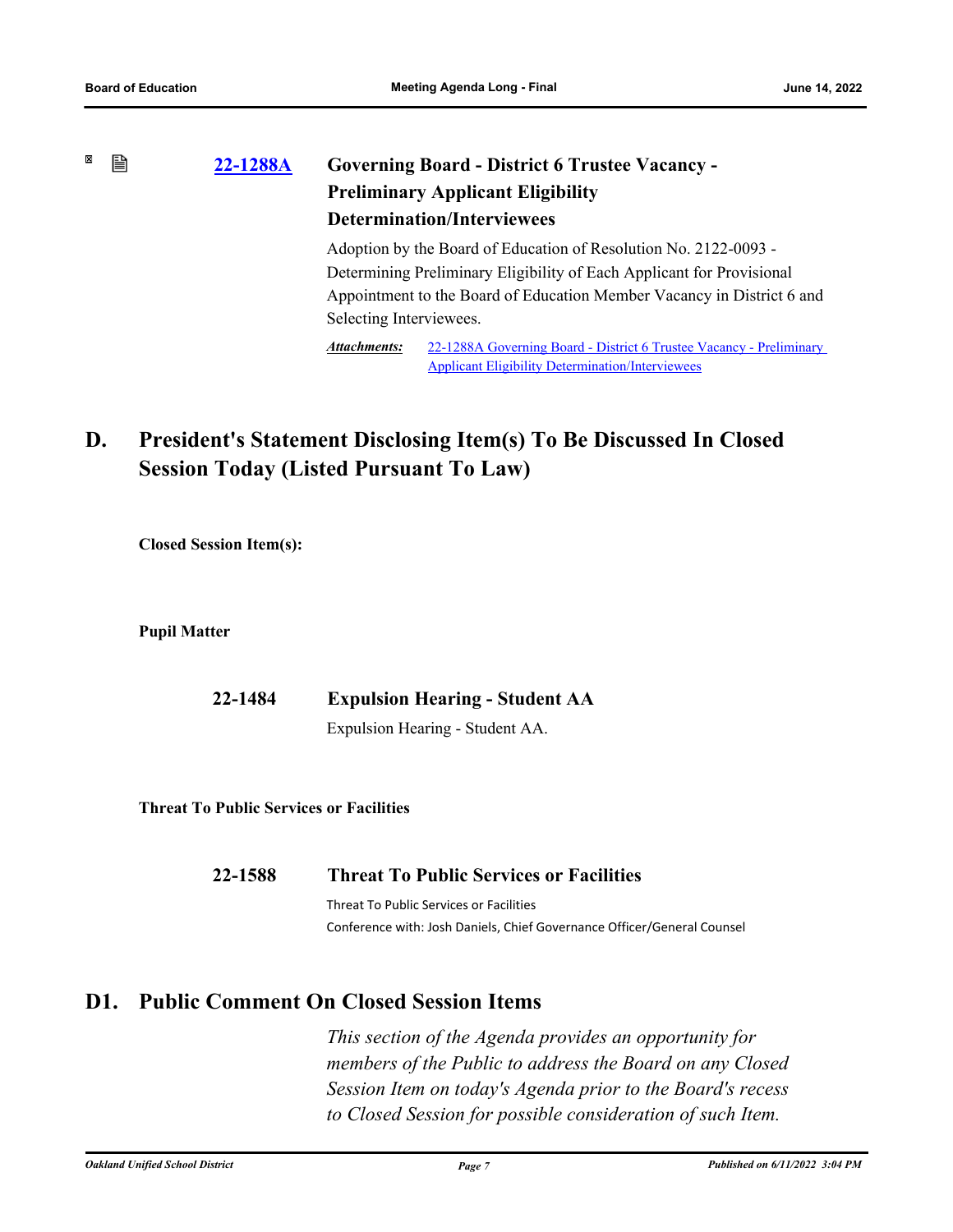#### **[22-1589](http://ousd.legistar.com/gateway.aspx?m=l&id=/matter.aspx?key=55883) Public Comment On Closed Session Items**

Public Comment on Closed Session Items - June 14, 2022.

- **E. Recess To Closed Session**
- **F. Reconvene To Public Session**
- **G. Second Roll Call**

## **H. President's Statement of Reportable Action Taken In Closed Session and the Vote or Abstention of Members Present, If Any**

#### **I. Adoption of Pupil Discipline Consent Report**

*Adoption of the Pupil Discipline Consent Report by the Board is the final Public Session decision, required by state law, on an individual pupil case from Closed Session, based on consideration of report and recommendations from the Pupil Discipline Hearing Panel, to either suspend, expel, grant a suspended expulsion, revoke a suspended expulsion order, reinstate, readmit, admit a pupil or not to do any of the preceding regarding a pupil. An individual pupil case specifics, other than as disclosed on printed agenda, is non-discloseable pursuant to federal and state law.*

# **22-1484 Expulsion Hearing - Student AA**

Expulsion Hearing - Student AA.